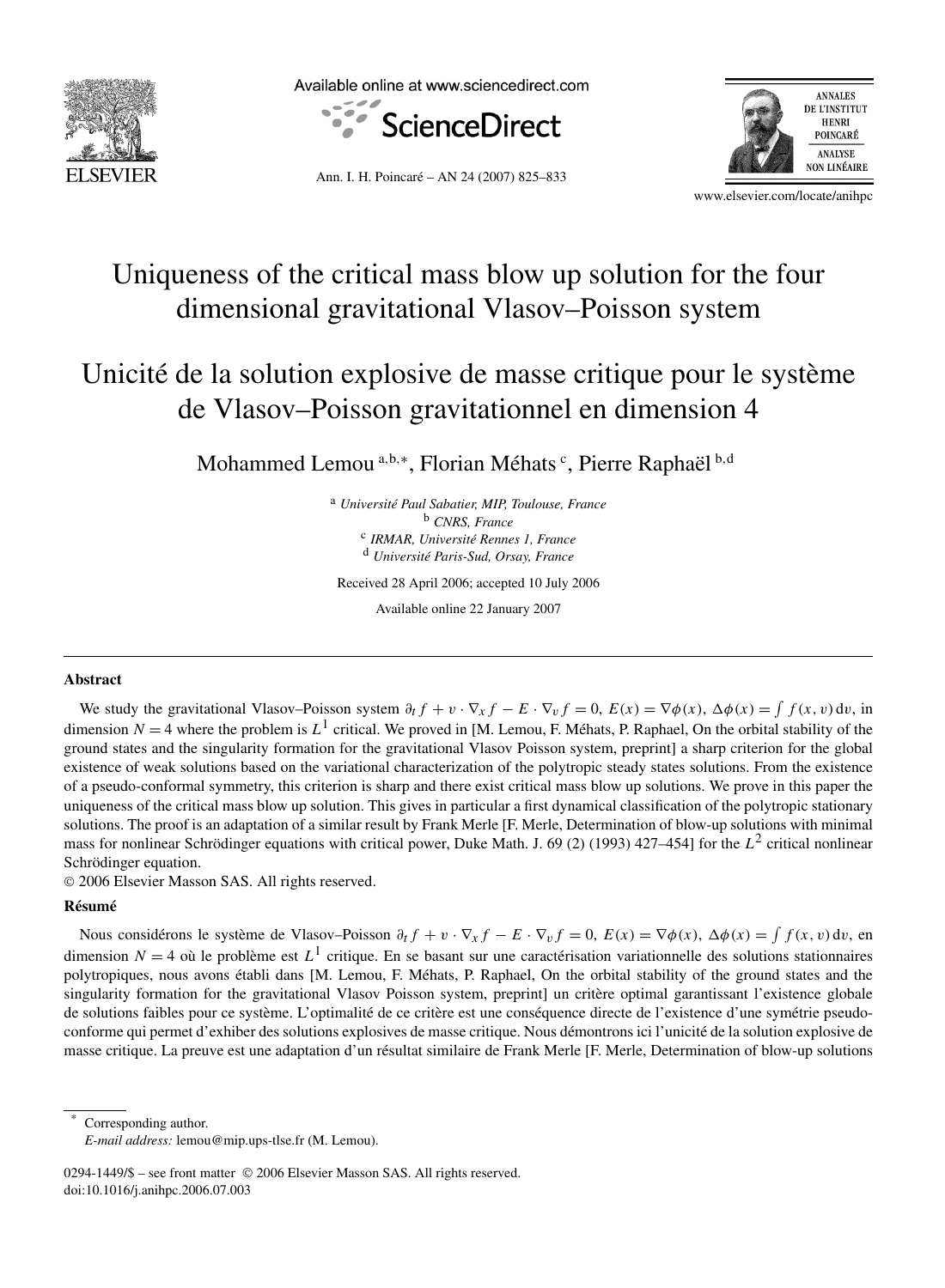with minimal mass for nonlinear Schrödinger equations with critical power, Duke Math. J. 69 (2) (1993) 427–454] pour l'équation de Schrödinger non linéaire *L*<sup>2</sup> critique.

© 2006 Elsevier Masson SAS. All rights reserved.

## **1. Introduction**

### *1.1. Setting of the problem*

We consider the gravitational Vlasov–Poisson system in dimension 4:

$$
\text{(VP)} \quad\n\begin{cases}\n\partial_t f + v \cdot \nabla_x f - E_f \cdot \nabla_v f = 0, & (t, x, v) \in \mathbb{R}_+ \times \mathbb{R}^4 \times \mathbb{R}^4, \\
f(t = 0, x, v) = f_0(x, v) \ge 0, \\
E_f(x) = \nabla_x \phi_f, & \phi_f(x) = -\frac{1}{4\pi^2} \int_{\mathbb{R}^4} \frac{1}{|x - y|^2} \rho_f(y) \, \mathrm{d}y, \\
\rho_f(t, x) = \int_{\mathbb{R}^4} f(t, x, v) \, \mathrm{d}v.\n\end{cases}\n\tag{1.1}
$$

It is a generalization of the three dimensional Vlasov–Poisson system which describes the mechanical state of a stellar system subject to its own gravity, see for instance [5,10] and [7]. From the mathematical point of view, the four dimensional case is a model problem to study the singularity formation.

From Horst, Hunze [13] and Diperna, Lions [8,9], this system is locally well-posed in the energy space

$$
\mathcal{E}_p = \left\{ f(x, v) \ge 0 \text{ with } |f|_{\mathcal{E}_p} = |f|_{L^1} + |f|_{L^p} + \left| |v|^2 f \right|_{L^1} < +\infty \right\} \text{ for } p \in (2, +\infty]
$$

in the sense that given an initial data  $f_0 \in \mathcal{E}_p$ , there exists a maximal time  $T > 0$  and a weak solution  $f \in$  $L_{\text{loc}}^{\infty}([0, T), \mathcal{E}_p)$ , and either  $T = +\infty$ , we say the solution is global, or  $T < +\infty$  and then  $\lim_{t \to T} ||v|^2 f(t) |_{L^1} = +\infty$ , we say the solution blows up in finite time. Moreover, this solution satisfies the conservation of the  $L^p$  norms:

$$
\forall t \in [0, T), \ \forall q \in [1, p], \quad |f(t)|_{L^q} = |f_0|_{L^q}, \tag{1.2}
$$

the conservation of the total momentum:

$$
\forall t \in [0, T), \quad \iint\limits_{\mathbb{R}^4 \times \mathbb{R}^4} v f(t, x, v) \, dx \, dv = \iint\limits_{\mathbb{R}^4 \times \mathbb{R}^4} v f(0, x, v) \, dx \, dv \tag{1.3}
$$

and a uniform bound on the Hamiltonian:

$$
\forall t \in [0, T), \quad \mathcal{H}(f(t)) = \iint_{\mathbb{R}^4 \times \mathbb{R}^4} |v|^2 f(t, x, v) \, dx \, dv - \int_{\mathbb{R}^4} |E_f(t, x)|^2 \, dx \leq \mathcal{H}(f_0).
$$
 (1.4)

In this text, by a weak solution we will always mean one constructed in  $\mathcal{E}_p$  from the standard regularization procedure and satisfying (1.2), (1.3) and (1.4).

Let us recall that in the framework of weak solutions, the exact conservation of the Hamiltonian is related to the uniqueness of the solution in the energy space which is a major open problem and is known only for more regular initial data, see in particular Lions, Perthame [18].

A large group of symmetries in the energy space  $\mathcal{E}_p$  leaves (1.1) invariant: if  $f(t, x, v)$  solves (1.1), then  $\forall \mu_0, \lambda_0, x_0, v_0 \in \mathbb{R}_+^* \times \mathbb{R}_+^* \times \mathbb{R}^4 \times \mathbb{R}^4$ , so does

$$
\left(\frac{\mu_0}{\lambda_0}\right)^2 f\left(\frac{t}{\lambda_0\mu_0}, \frac{x+x_0+v_0t}{\lambda_0}, \mu_0(v+v_0)\right).
$$

Note in particular that the two parameter scaling symmetry leaves invariant the quantity

$$
|f|_{L^1}|f|_{L^p}^{\frac{p}{p-2}}.
$$

Moreover, (1.1) admits another symmetry which is *not* in the energy space  $\mathcal{E}_p$  but in the virial space

$$
\Sigma = \mathcal{E}_p \cap \{|x|^2 f \in L^1\},\tag{1.5}
$$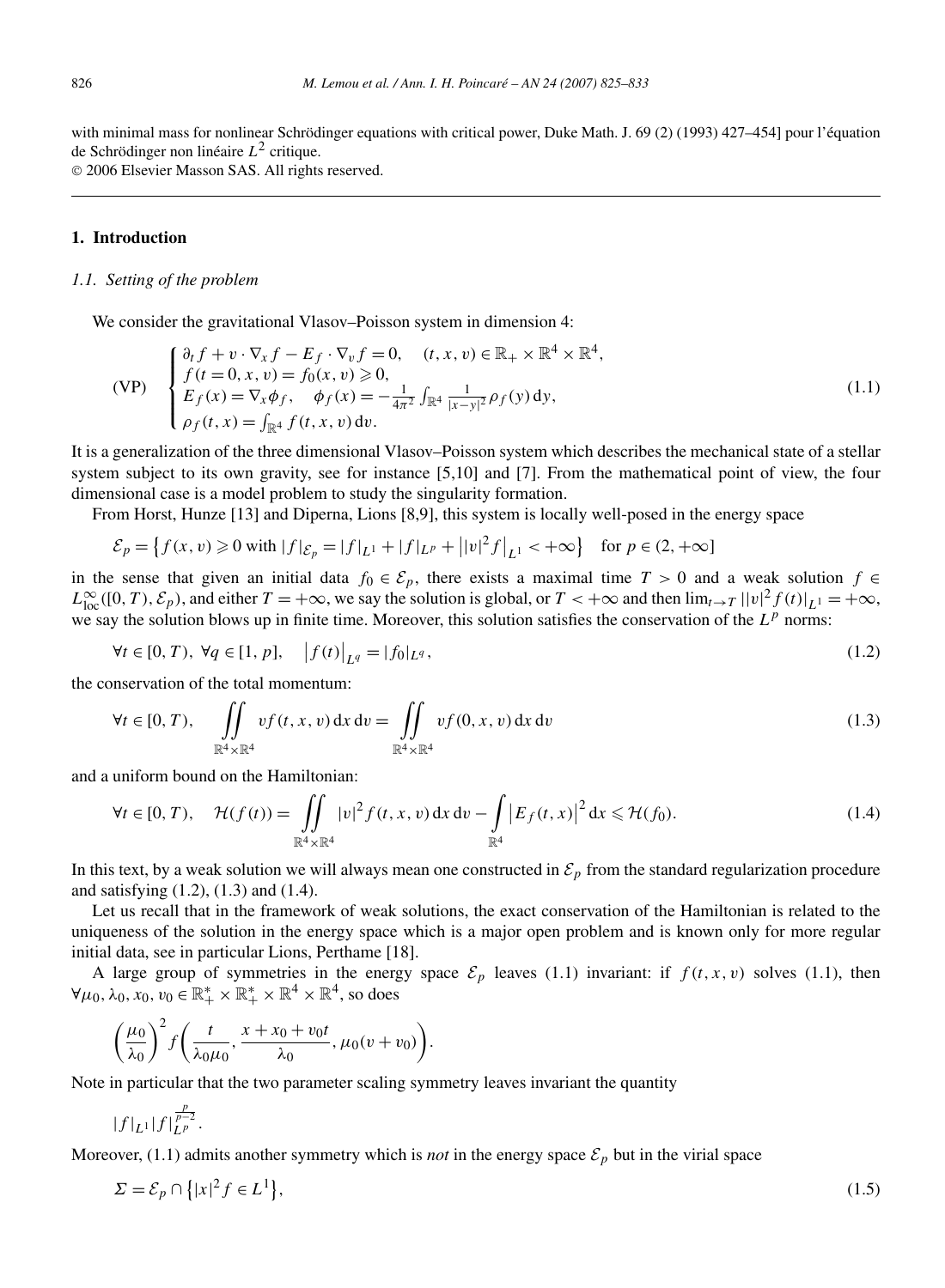the so-called pseudo-conformal symmetry: if  $f(t, x)$  solves (1.1), then  $\forall T \in \mathbb{R}^*$ , so does:

$$
f_T(\tau, x, v) = f\left(\frac{T\tau}{T+\tau}, \frac{T x}{T+\tau}, \frac{(T+\tau)v - x}{T}\right).
$$
\n(1.6)

The pseudo-conformal symmetry (1.6) formally induces the conservation of the conformal Hamiltonian:

$$
\mathcal{H}\left(f_T\left(\frac{Tt}{T-t}\right)\right) = \left(\frac{T-t}{T}\right)^2 \mathcal{H}\left(f(t)\right) + \frac{2(T-t)}{T^2} \iint\limits_{\mathbb{R}^4 \times \mathbb{R}^4} v \cdot xf(t, x, v) \, dx \, dv \n+ \frac{1}{T^2} \iint\limits_{\mathbb{R}^4 \times \mathbb{R}^4} |x|^2 f(t, x, v) \, dx \, dv = \mathcal{H}\left(f(0)\right).
$$
\n(1.7)

This property is more often expressed as the virial law for regular solutions [11]:

$$
\forall t \in [0, T), \quad \frac{d^2}{dt^2} \iint_{\mathbb{R}^4 \times \mathbb{R}^4} |x|^2 f(t, x) dx dv = 2\mathcal{H}(f_0).
$$
 (1.8)

In particular, given a smooth enough  $f_0$  with nonpositive Hamiltonian  $H(f_0) < 0$ , (1.8) implies that the quantity  $\iint |x|^2 f(t, x) dx dv$  must become nonpositive in finite time and thus the solution blows up in finite time.

# *1.2. Variational structure and critical mass blow up solutions*

Using variational tools and the Hamiltonian structure of  $(1.1)$ , we exhibited in  $[16,15]$  a sharp criterion for the existence of a global weak solution to (1.1). More precisely, let  $2 < p < +\infty$  and  $Q_p$  be the polytropic stationary solution to (1.1) given by:

$$
Q_p(x,v) = \begin{cases} (-1 - \frac{|v|^2}{2} - \phi_p(x))^{\frac{1}{p-1}} & \text{for } \frac{|v|^2}{2} + \phi_p(x) < -1, \\ 0 & \text{for } \frac{|v|^2}{2} + \phi_p(x) > -1, \end{cases}
$$
(1.9)

where  $\phi_p$  is the unique nontrivial radially symmetric nonpositive solution to:

$$
\begin{cases} \Delta \phi_p - \gamma_p \max\{0, (-1 - \phi_p)\}^{\frac{2p-1}{p-1}} = 0, \\ \phi_p(r) \to 0 \quad \text{as } r \to +\infty, \end{cases}
$$
 (1.10)

with

$$
\gamma_p = 2\pi^2 \int_0^1 2t(1-t)^{\frac{1}{p-1}} dt = \frac{4\pi^2(p-1)^2}{p(2p-1)}
$$

We proved in [16] the following variational characterization of  $Q_p$ :

**Proposition 1** *(Variational characterization of*  $Q_p$ *, [16]). Let*  $2 < p < +\infty$ *. Let*  $g \in \mathcal{E}_p$  *with* 

$$
\mathcal{H}(g) = \mathcal{H}(Q_p) = 0 \quad \text{and} \quad |g|_{L^1} |g|_{L^p}^{\frac{p}{p-2}} = |Q_p|_{L^1} |Q_p|_{L^p}^{\frac{p}{p-2}},
$$

*then there exists*  $\mu_0, \lambda_0, x_0 \in \mathbb{R}_+^* \times \mathbb{R}_+^* \times \mathbb{R}^4$  *such that* 

$$
g(x, v) = \left(\frac{\mu_0}{\lambda_0}\right)^2 Q_p\left(\frac{x + x_0}{\lambda_0}, \mu_0 v\right).
$$

*Moreover, we have the sharp Gagliardo–Nirenberg interpolation inequality*:

$$
\forall f \in \mathcal{E}_p, \quad \mathcal{H}(f) \geq ||v|^2 f \Big|_{L^1} \Bigg( 1 - \Bigg( \frac{|f|_{L^1} |f|_{L^p}^{\frac{p}{p-2}}}{|\mathcal{Q}_p|_{L^1} |\mathcal{Q}_p|_{L^p}^{\frac{p}{p-2}}} \Bigg)^{\frac{p-2}{2(p-1)}} \Bigg). \tag{1.11}
$$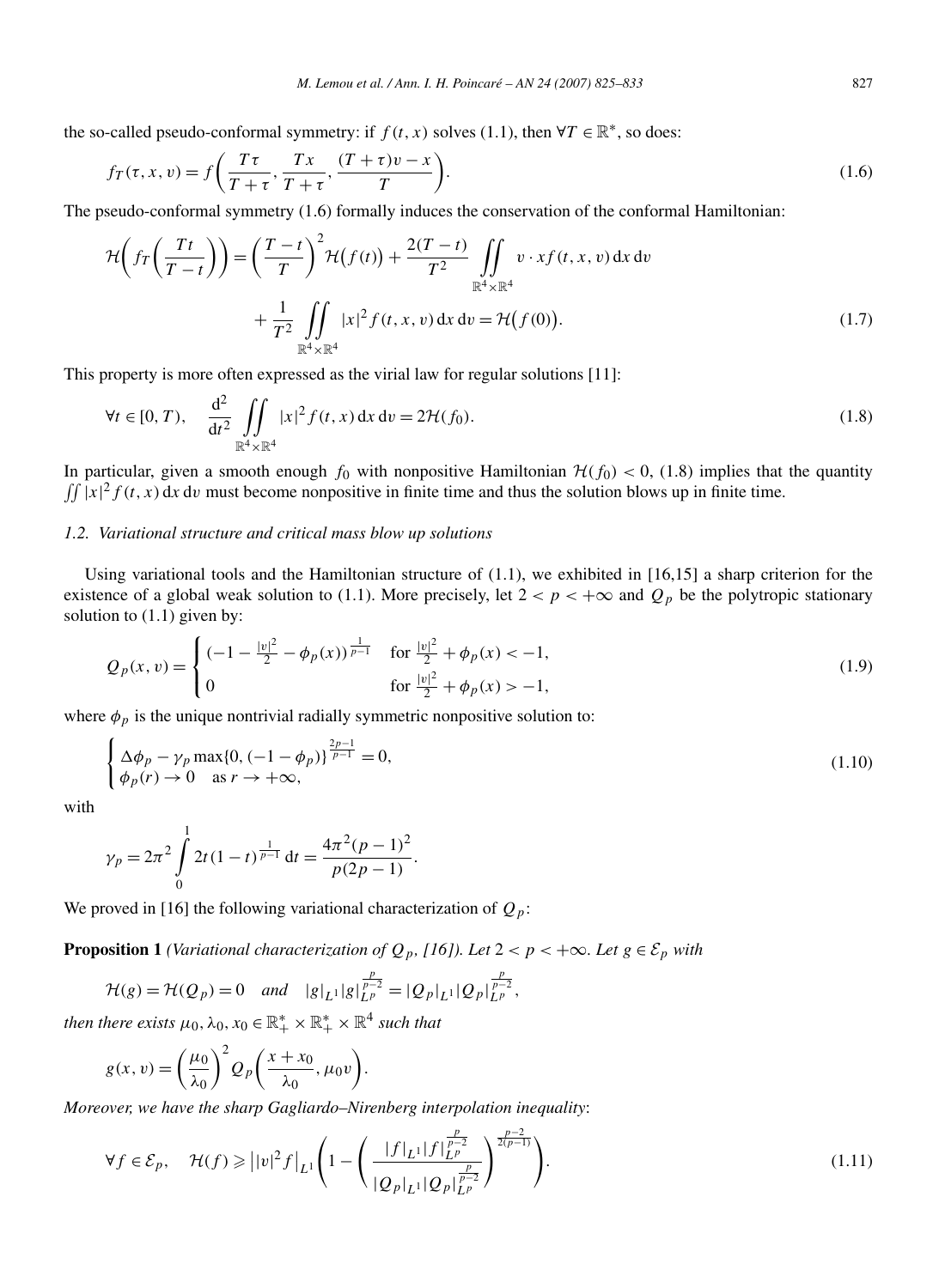The conservation of the Hamiltonian and the  $L^p$  norm now implies:

**Theorem 1** *(Sharp global well posedness criterion, [16]). Let*  $2 < p < +\infty$  *and*  $f_0 \in \mathcal{E}_p$  *with* 

$$
|f_0|_{L^1}|f_0|_{L^p}^{\frac{p}{p-2}} < |Q_p|_{L^1}|Q_p|_{L^p}^{\frac{p}{p-2}},
$$
\nthus, units, a global weak solution,  $f \in L^\infty([0, +\infty), S_0) \setminus (0, +1)$ .

\n(1.12)

*then there exists a global weak solution*  $f \in L^{\infty}([0, +\infty), \mathcal{E}_p)$  *to* (1.1)*.* 

Under (1.12), one in fact expects the solution to asymptotically disperse, this remains to be done. Note also from  $(1.11)$  that, under condition  $(1.12)$ , the Hamiltonian is nonnegative. Because the solution in this case is global, the sign of the Hamiltonian can also be deduced from (1.8).

Now a striking feature is that this criterion is sharp. Indeed, the ground state solution  $f(t, x) = Q_p(x)$  is a global nondispersive solution to (1.1). We now apply the pseudo-conformal symmetry (1.6) to it and get the explicit finite time blow up solution

$$
S_p(t, x, v) = Q_p\left(\frac{x}{1-t}, (1-t)v + x\right)
$$
\n(1.13)

for which

$$
\left|S_p(t)\right|_{L^1}\left|S_p(t)\right|_{L^p}^{\frac{p}{p-2}} = \left|Q_p\right|_{L^1}\left|Q_p\right|_{L^p}^{\frac{p}{p-2}}.
$$

*1.3. Statement of the result*

Our aim in this paper is to prove the uniqueness of the critical mass finite time blow up solution to  $(1.1)$ . We claim:

**Theorem 2** *(Uniqueness of the critical mass blow up solution). Let*  $2 < p < +\infty$ *. Let*  $f_0 \in \mathcal{E}_p$  *with* 

$$
|f_0|_{L^1}|f_0|_{L^p}^{\frac{p}{p-2}} = |Q_p|_{L^1}|Q_p|_{L^p}^{\frac{p}{p-2}}
$$
  
and f be a weak solution to (1.1) which blows up at  $0 < T < +\infty$ , i.e.:  

$$
\lim_{t \to T} ||v|^2 f(t)|_{L^1} = +\infty.
$$
 (1.14)

*Then we have the gain of regularity*:

$$
\forall t \in [0, T), \quad f(t) \in \Sigma,\tag{1.15}
$$

*where*  $\Sigma$  *is the virial space defined by* (1.5)*. In particular, the pseudo-conformal symmetrization*  $f_T$  *given by* (1.6) *is in the energy space*:

 $\forall \tau \in [0, +\infty), \quad f_T(\tau) \in \mathcal{E}_p.$ 

*Assume moreover the exact conservation of the conformal Hamiltonian defined by* (1.7):

$$
\forall \tau \in [0, +\infty), \quad \mathcal{H}(f_T(\tau)) = \mathcal{H}(f_T(0)). \tag{1.16}
$$

*Then, up to the set of symmetries of* (1.1)*, we have*

$$
f(t) = S_p(t),
$$

*where*  $S_p$  *is the explicit critical mass blow up solution given by* (1.13)*.* 

**Remark 1.** Let us recall that the exact conservation of the pseudo-conformal Hamiltonian (1.16) formally holds but is known only if one assumes more regularity on the initial data, see Lions and Perthame [18].

Similarly like in [16], the proof of Theorem 2 relies on a systematic comparison between (1.1) and the *L*<sup>2</sup> critical nonlinear Schrödinger equation

(NLS) 
$$
\begin{cases} i u_t = -\Delta u - |u|^{\frac{4}{N}} u, & (t, x) \in [0, T) \times \mathbb{R}^N, \\ u(0, x) = u_0(x) \in H^1(\mathbb{R}^N), & u_0: \mathbb{R}^N \to \mathbb{C}. \end{cases}
$$
 (1.17)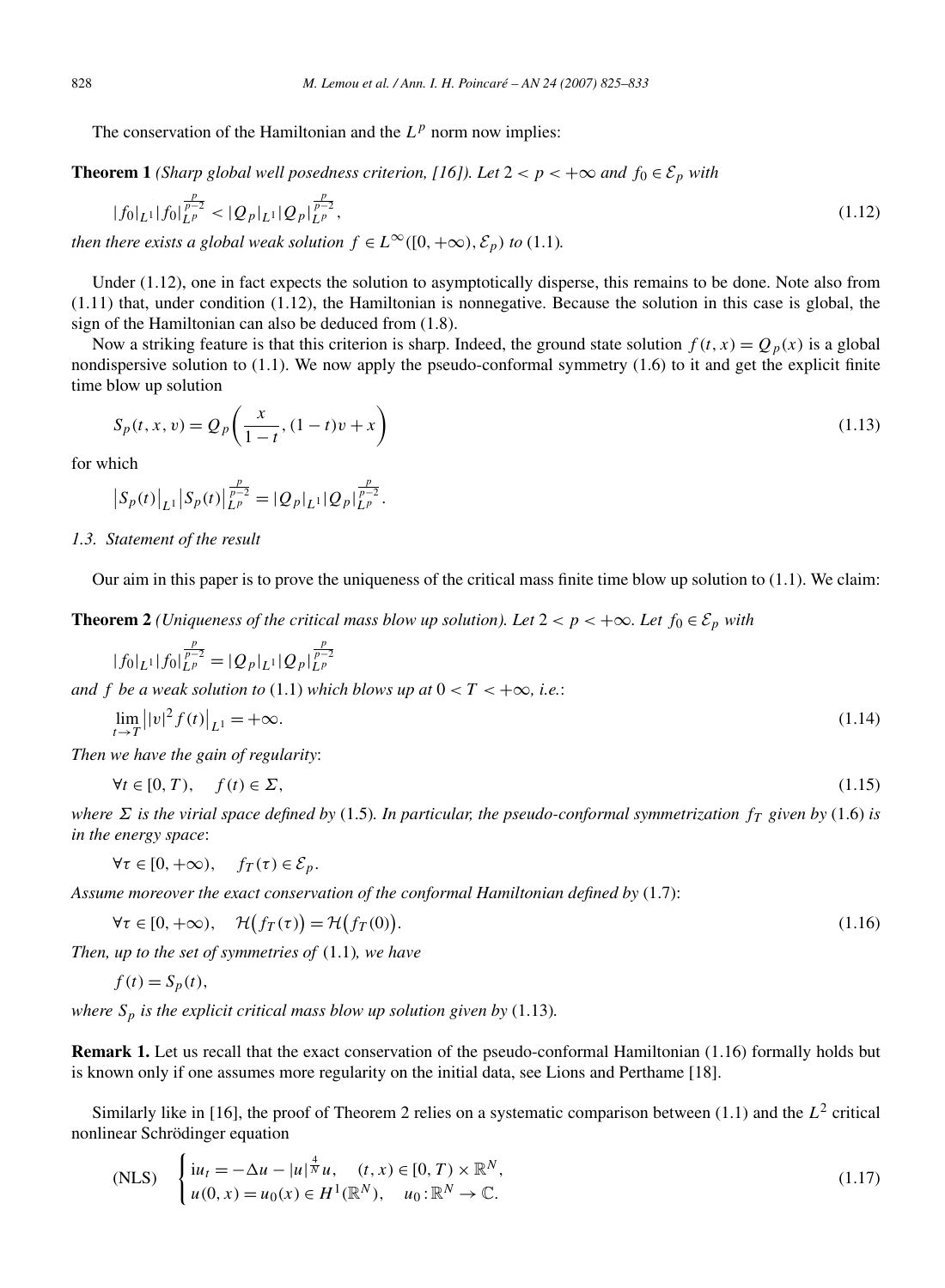A sharp criterion for the global well-posedness of the solutions to (1.17) was first derived by Weinstein, [24], and again the existence of critical mass blow up solutions holds as a consequence of an explicit pseudo-conformal symmetry. Let us say that in the context of nonlinear dispersive equations, the existence or the nonexistence of critical mass blow up solutions, and then their possible classification, is in general a difficult open problem. For  $(1.17)$ , the classification is a fundamental result by Merle, [21]. But for example, if we now consider (1.17) on a domain  $\Omega$  in  $\mathbb{R}^2$ :

$$
\begin{cases}\n\mathrm{i}u_t = -\Delta u - |u|^2 u, & (t, x) \in [0, T) \times \Omega, \\
u_{\vert \partial \Omega} = 0, \\
u(0, x) = u_0(x) \in H^1(\Omega), & u_0: \mathbb{R}^2 \to \mathbb{C}\n\end{cases}
$$

then the existence of critical mass blow up solutions is known, see Burq, Gérard and Tzvetkov [6], but their classification is a major open problem. On the other hand, if we consider the critical generalized KdV equation

(KdV) 
$$
\begin{cases} u_t + (u_x x + u^5)_x = 0, & (t, x) \in [0, T) \times \mathbb{R}, \\ u(0, x) = u_0(x) \in H^1(\mathbb{R}), & u_0: \mathbb{R} \to \mathbb{C} \end{cases}
$$

which shares the same variational structure like (1.17), then there are no critical mass blow up solutions, see Martel and Merle, [19].

More generally, Theorem 2 lies in the framework of obtaining a *dynamical classification of the stationary polytropic solution among the solutions to the Hamiltonian system*. This kind of issues has turned out to be fundamental for the description of the asymptotic dynamics of (NLS) and (KdV) type equations both in the subcritical and critical cases, see for example Martel and Merle [20], Merle and Raphaël [23]. Let us stress that there is in this context a major difference between (NLS) or (KdV) type systems and the gravitational (VP) system. The variational study of the first class of problem as pursued by Berestycki, Lions [4], Weinstein [24], Kwong [14], exhibits *a unique ground state solitary wave up to the set of*  $H^1$  *symmetries which is isolated among the set of stationary solutions* – up to a finite number of parameters related to the symmetries of the equation. This is in deep contrast with the (VP) system where both in dimensions 3 and 4, *any smooth enough convex functional j generates a solitary wave*, see [16,3]. The polytropic steady state  $Q_p$  corresponds to  $j(f) = f^p$ , see [16] for a further discussion. Applying the pseudoconformal symmetry to these solutions yields explicit finite time blow up solutions with a blow up profile arbitrarily close but not equal to  $Q_p$ , and thus the asymptotic dynamics of (1.1) are much richer than the one of (NLS) or (KdV) type of systems. In this context, it is remarkable that Merle's proof of the classification of the critical mass blow up solution for (1.17) may still be adapted for (1.1) and the very key here is the existence in both cases of a pseudo-conformal symmetry.

### **2. Proof of Theorem 2**

The proof of Theorem 2 is an adaptation of the original proof by Merle for the  $L^2$  critical (NLS), [21], and incorporates the technical simplifications further obtained by Merle [22], Antonini [1], Banica [2], Hmidi and Keraani [12]. Let us briefly recall the strategy.

Let  $f(t, x)$  be a critical mass finite time blow up solution. We may assume up to a fixed rescaling that  $|f|_{L^1} =$  $|Q_p|_{L^1}$ . The variational characterization of the ground state  $Q_p$ , Proposition 1, together with the conservation of the Hamiltonian and the  $L^p$  norm imply that the solution forms a Dirac mass in  $L^1$  as  $t \to T$  at some point  $x(T)$ :

$$
\rho_f(t,\cdot+x(t))=\int\limits_{\mathbb{R}^4}f\big(t,\cdot+x(t),v\big)\,\mathrm{d}v\rightharpoonup |\mathcal{Q}|_{L^1}\delta_{x=x(T)}\quad\text{as }t\to T.
$$

The fact that the point  $x(t)$  remains bounded in space is an issue we will have to deal with. Now observe that the mass that is put into blow up equals the total and conserved amount of  $L<sup>1</sup>$  mass of the initial data from the critical mass assumption, and in this sense the solution is nondispersive. The key is now to prove that even though there is a priori an infinite speed of propagation of mass due to the blow up solution – the support in  $\nu$  is unbounded, the fact that there is no mass away from the blow up point at time *T* implies that there was "no mass" far away at time zero. This is measured in term of the weighted norm:

$$
|x|^2 f(0) \in L^1
$$
 and  $||x - x(T)|^2 f(t)|_{L^1} \to 0$  as  $t \to T$ .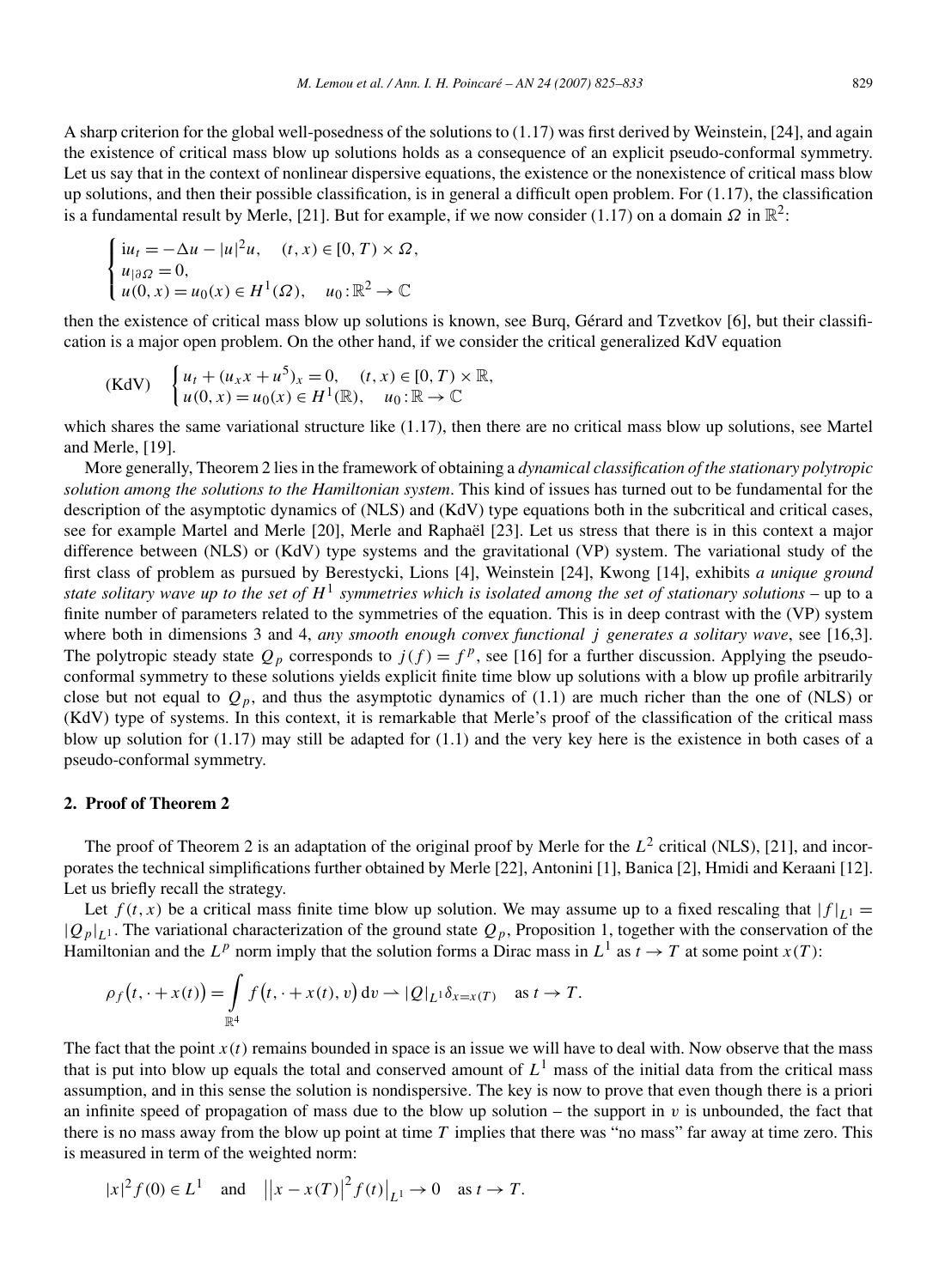This is the gain of regularity (1.15) which is the heart of the proof. Now a global obstructive argument based on the pseudo-conformal symmetry and the variational characterization of *Qp* allows one to conclude.

**Proof.** Let  $f_0 \in \mathcal{E}_p$  such that the corresponding weak solution  $f(t)$  to (1.1) blows at time  $0 < T < +\infty$  and satisfies the hypothesis of Theorem 2. Up to a fixed rescaling of the initial data and using (1.2), we may without loss of generality assume:

$$
\forall t \in [0, T), \quad |f(t)|_{L^{1}} = |Q_{p}|_{L^{1}} \quad \text{and} \quad |f(t)|_{L^{p}} = |Q_{p}|_{L^{p}}.
$$
 (2.18)

*Step 1. The solution is nondispersive*. Let

$$
h(t, x) = f\left(t, \lambda(t)x, \frac{v}{\lambda(t)}\right) \quad \text{with } \lambda(t) = \left(\frac{||v|^2 Q_p|_{L^1}}{||v|^2 f(t)|_{L^1}}\right)^{1/2},
$$

then from (2.18):

$$
\left|h(t)\right|_{L^{1}} = \left|Q_{p}\right|_{L^{1}}, \quad \left|h(t)\right|_{L^{p}} = \left|Q_{p}\right|_{L^{p}}, \quad \left| |v|^{2}h(t)\right|_{L^{1}} = \left| |v|^{2}Q_{p}\right|_{L^{1}}.
$$
\n(2.19)

Moreover, from (1.4),

$$
\mathcal{H}(h(t)) = \lambda^2(t)\mathcal{H}(f(t)) \leq \lambda^2(t)\mathcal{H}(f(0)),
$$

and thus the blow up assumption on  $f(t)$ , i.e.  $\lambda(t) \rightarrow 0$ , implies:

$$
\limsup_{t \to T} \mathcal{H}(h(t)) \le 0. \tag{2.20}
$$

From standard concentration techniques as introduced by Lions, [17], and the variational characterization of  $Q_p$ , see explicitly Proposition 5.1 in [16], (2.19) and (2.20) imply the existence of  $y(t) \in \mathbb{R}^N$  such that

 $h(t, x + y(t), v) \to Q_p$  in  $\mathcal{E}_p$  as  $t \to T$ .

In particular, this shows that  $f(t)$  does not disperse and accumulates all its  $L^1$  mass at blow up time:

$$
\rho_f(t, \cdot + x(t)) = \int_{\mathbb{R}^4} f(t, \cdot + x(t), v) dv \to |Q|_{L^1} \delta_{x=0} \quad \text{as } t \to T,
$$
\n(2.21)

where  $x(t) = \lambda(t)y(t)$ .

*Step 2. Refined Cauchy–Schwarz inequality*. We claim the following refined Cauchy–Schwarz inequality which is crucial for the control of the flux type of terms:  $\forall g \in \mathcal{E}_p$  with  $|g|_{L^1} |g|_{L^p}^{\frac{p}{p-2}} \leq |Q_p|_{L^1} |Q_p|_{L^p}^{\frac{p}{p-2}}$ ,  $\forall \phi(x) \in C^{\infty}(\mathbb{R}^4)$ ,

$$
\left| \iint\limits_{\mathbb{R}^4 \times \mathbb{R}^4} \nabla_x \phi \cdot v g(x, v) \, dx \, dv \right| \leqslant \left( \mathcal{H}(g) \right)^{1/2} \left( \iint\limits_{\mathbb{R}^4 \times \mathbb{R}^4} |\nabla_x \phi|^2 g(x, v) \, dx \, dv \right)^{1/2} . \tag{2.22}
$$

Indeed, let  $a \in \mathbb{R}$  and  $g_a(x, v) = g(x, v - a\nabla\phi)$ , then  $|g_a|_{L^1} |g_a|_{L^p}^{\frac{p}{p-2}} \leq |Q_p|_{L^1} |Q_p|_{L^p}^{\frac{p}{p-2}}$  implies  $\mathcal{H}(g_a) \geq 0$ from (1.11). Now  $\mathcal{H}(g_a)$  is a second order polynomial in *a* which discriminant must be nonpositive, this is (2.22).

*Step 3. Control of the concentration point.* We now claim that the concentration point  $x(t)$  does not run to infinity as  $t \rightarrow T$ :

$$
\exists R_0 > 0 \text{ such that } \forall t \in [0, T), \quad \left| x(t) \right| \leq R_0. \tag{2.23}
$$

Indeed, this follows from (2.21) and the fact that  $f$  is  $L^1$  compact at blow up time:

$$
\forall \varepsilon > 0, \ \exists A > 0 \text{ such that } \forall t \in [0, T), \quad \int_{|x| > A} \rho_f(t, x) \, dx < \varepsilon. \tag{2.24}
$$

Proof of (2.24): Let  $\phi(x)$  be a bounded  $C^{\infty}(\mathbb{R}^4)$  function. Multiplying (1.1) by  $\phi$  and integrating on  $\mathbb{R}^4 \times \mathbb{R}^4$  gives:

$$
\frac{\mathrm{d}}{\mathrm{d}t} \int_{\mathbb{R}^4} \phi(x) \rho_f(t, x) \, \mathrm{d}x = \iint_{\mathbb{R}^4 \times \mathbb{R}^4} \nabla_x \phi \cdot v f(t, x, v) \, \mathrm{d}x \, \mathrm{d}v. \tag{2.25}
$$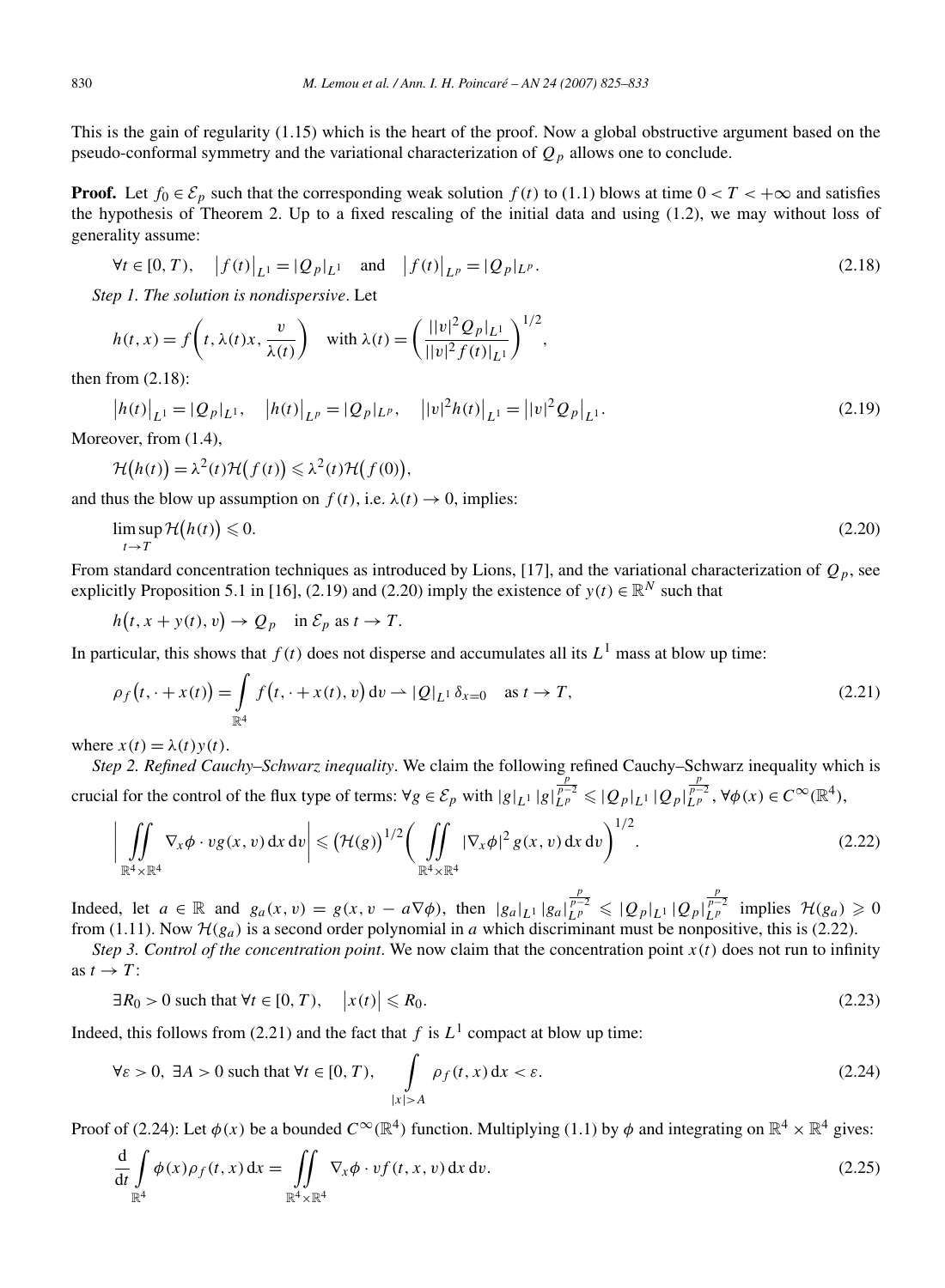Remark that this calculation can be justified when *f* is a weak solution of (1.1) by a standard truncation argument (i.e. by replacing  $\phi$  by a regularization of  $\phi \mathbb{1}_{|x| < R} \mathbb{1}_{|v| < R}$  then passing to the limit as  $R \to +\infty$ ).

We now apply (2.25) with  $\phi(x) = \chi_A(x) = \chi(\frac{x}{A})$  for some smooth radially symmetric cut off function  $\chi(r) = 0$ for  $r \leq 1/2$ ,  $\chi(r) = 1$  for  $r \geq 1$ , and estimate the right-hand side using (2.22) and (1.4) to conclude:

$$
\left| \frac{d}{dt} \int_{\mathbb{R}^4} \chi_A(x) \rho_f(t, x) dx \right| \leq (\mathcal{H}(f(t)))^{1/2} \left( \int_{\mathbb{R}^4} |\nabla_x \chi_A|^2 \rho_f(t, x) dx \right)^{1/2}
$$
  

$$
\leq \frac{C}{A} (\mathcal{H}(f_0))^{1/2} |f(t)|_{L^1}^{\frac{1}{2}} = \frac{C}{A} (\mathcal{H}(f_0))^{1/2} |f_0|_{L^1}^{1/2}.
$$

Integrating this in time between 0 and *t* yields:  $\forall t \in [0, T)$ ,

$$
\int_{\mathbb{R}^4} \chi_A(x) \, \rho_f(t,x) \, dx \leqslant \frac{C(f_0)T}{A} + \iint_{\mathbb{R}^4 \times \mathbb{R}^4} \chi_A(x) \, f_0(x,v) \, dx \, dv \leqslant \varepsilon
$$

for *A* large enough, and (2.24) is proved.

*Step 4. Dispersive control in the virial space*  $\Sigma$ . From (2.23), there exists a point  $x_T \in \mathbb{R}^4$  and a sequence  $t_n \to T$ such that

$$
x(t_n) \to x_T \quad \text{as } n \to +\infty. \tag{2.26}
$$

Consider now a nonnegative radial cut-off function  $\psi(r)$  such that  $\psi(r) = r^2$  for  $r \le 1$ ,  $\psi(r) = 6$  for  $r \ge 2$ , and  $(\psi'(r))^2 \leq C \psi(r)$ . Consider then (2.25) with

$$
\phi(x) = \psi_A(x) := A^2 \psi\left(\frac{|x - x_T|}{A}\right), \quad A \geqslant 1.
$$

The inequality

$$
\left|\nabla_x\psi_A(x)\right|^2\leqslant C\psi_A(x)
$$

together with (2.22) and (1.4) yields:

$$
\left|\frac{\mathrm{d}}{\mathrm{d}t}\int\limits_{\mathbb{R}^4}\psi_A(x)\rho_f(t,x)\,\mathrm{d}x\right|\leqslant C\big(\mathcal{H}(f_0)\big)^{1/2}\bigg(\int\limits_{\mathbb{R}^4}\psi_A(x)\,\rho_f(t,x)\,\mathrm{d}x\bigg)^{1/2},
$$

and thus:

$$
\left|\frac{\mathrm{d}}{\mathrm{d}t}\bigg(\int\limits_{\mathbb{R}^4}\psi_A(x)\,\rho_f(t,x)\,\mathrm{d}x\bigg)^{1/2}\right|\leqslant C\big(\mathcal{H}(f_0)\big)^{1/2}.
$$

An integration between *t* and *tn* gives

$$
\left|\int_{\mathbb{R}^4} \psi_A(x)\rho_f(t,x) dx\right|^{1/2} \leq \left|\int_{\mathbb{R}^4} \psi_A(x)\rho_f(t_n,x) dx\right|^{1/2} + C \big(\mathcal{H}(f_0)\big)^{1/2} |t_n-t|.
$$

Now (2.21), (2.24) and (2.26) imply:

$$
\int_{\mathbb{R}^4} \psi_A(x) \rho_f(t_n, x) dx \to 0 \quad \text{as } n \to +\infty,
$$

hence:

$$
\forall A \geqslant 1, \ \forall t \in [0, T), \quad \left| \int_{\mathbb{R}^4} \psi_A(x) \rho_f(t, x) \, dx \right|^{1/2} \leqslant C(f_0) \big( \mathcal{H}(f_0) \big)^{1/2} (T - t),
$$

where the constant  $C(f_0)$  is independent of *A*. Letting  $A \to +\infty$ , we conclude that

$$
|x|^2 \rho_f \in L^\infty((0,T),L^1(\mathbb{R}^4))
$$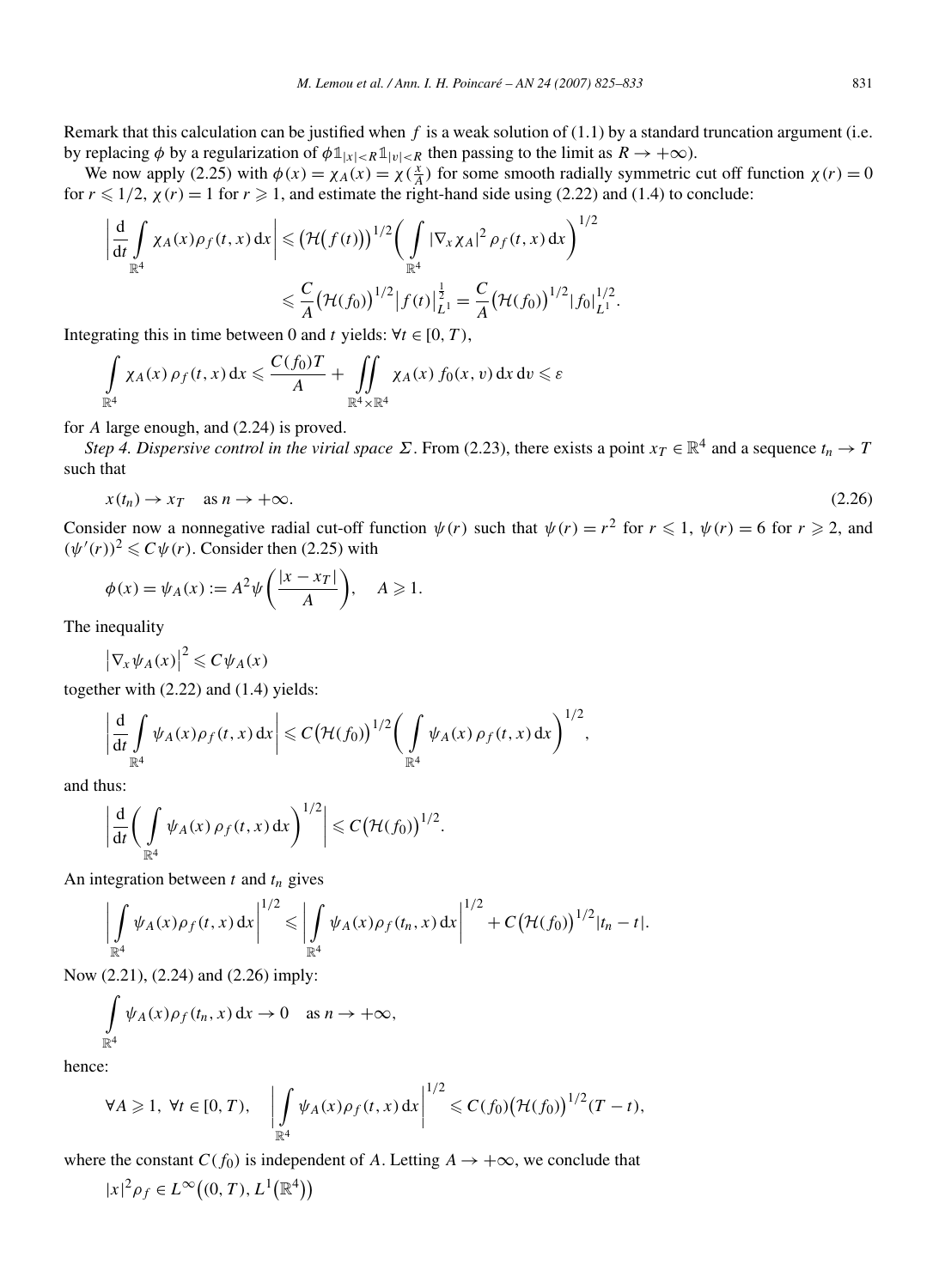and

$$
\int_{\mathbb{R}^4} |x - x_T|^2 \rho_f(t, x) dx \to 0 \quad \text{as } t \to T.
$$
\n(2.27)

*Step 5. Conclusion*. The conclusion now follows from a global rigidity property which is a consequence of the pseudo-conformal symmetry (1.6). Indeed, from  $f(t) \in \Sigma$ ,

$$
g(\tau, x, v) = f\left(\frac{T\tau}{T+\tau}, \frac{T x}{T+\tau} + x_T, \frac{(T+\tau)v - x}{T}\right)
$$

is a weak solution in  $\mathcal{E}_p$  of the Vlasov–Poisson system (1.1) defined for  $\tau \in [0, \infty)$  with

$$
|g(0)|_{L^1} = |Q_p|_{L^1}
$$
 and  $|g(0)|_{L^p} = |Q_p|_{L^p}$ . (2.28)

Remark that, in view of (1.7), we have

$$
g(\tau, x, v) = f_T\left(\tau, x + \frac{T + \tau}{T}x_T, v + \frac{x_T}{T}\right)
$$

so that the Hamiltonian of  $g$  can be deduced from the one of  $f_T$  defined by (1.6) thanks to

$$
\mathcal{H}\big(g(\tau)\big)=\mathcal{H}\big(f_T(\tau)\big)-2\frac{x_T}{T}\cdot\iint\limits_{\mathbb{R}^4\times\mathbb{R}^4} v f_T(\tau,x,v)\,dx\,dv+\frac{|x_T|^2}{T^2}\,\iint\limits_{\mathbb{R}^4\times\mathbb{R}^4} f_T(\tau,x,v)\,dx\,dv.
$$

Observe now from the conservation of the  $L^1$  norm (1.2), the momentum (1.3) and the assumption (1.16) that this implies the conservation of the Hamiltonian of  $g(\tau)$ :

$$
\forall \tau \in [0, +\infty), \quad \mathcal{H}(g(\tau)) = \mathcal{H}(g(0)). \tag{2.29}
$$

We now claim:

$$
\mathcal{H}(g(\tau)) \to 0 \quad \text{as } \tau \to +\infty. \tag{2.30}
$$

Indeed, a direct calculation gives with  $t = \frac{T\tau}{T+\tau}$ :

$$
\mathcal{H}(g(\tau)) = \frac{1}{T^2} \iint\limits_{\mathbb{R}^4 \times \mathbb{R}^4} |x - x_T|^2 f(t, x, v) dx dv + \frac{2}{T + \tau} \iint\limits_{\mathbb{R}^4 \times \mathbb{R}^4} (x - x_T) \cdot v f(t, x, v) dx dv + \left(\frac{T}{T + \tau}\right)^2 \mathcal{H}(f(t)).
$$

The first term and the third term are controlled using respectively (2.27) and (1.4). For the second term, we use (2.22) with  $\phi(x) = \frac{1}{2}(x - x_T)^2$  to derive:

$$
\left| \iint\limits_{\mathbb{R}^4 \times \mathbb{R}^4} (x - x_T) \cdot v f(t, x, v) \, dx \, dv \right| \leq \mathcal{H} \big( f(t) \big)^{1/2} \bigg( \iint\limits_{\mathbb{R}^4 \times \mathbb{R}^4} |x - x_T|^2 f(t, x, v) \, dx \, dv \bigg)^{1/2}
$$
  

$$
\to 0 \quad \text{as } \tau \to +\infty,
$$

where we used  $(1.4)$  and  $(2.27)$  in the last step. This concludes the proof of  $(2.30)$ .

From (2.29) and (2.30), we conclude:

 $H(g(0)) = 0.$ 

Together with (2.28) and the variational characterization of the ground state given by Proposition 1, this implies

$$
g(0) = Q_p,
$$

up to symmetries, and concludes the proof of Theorem 2.  $\Box$